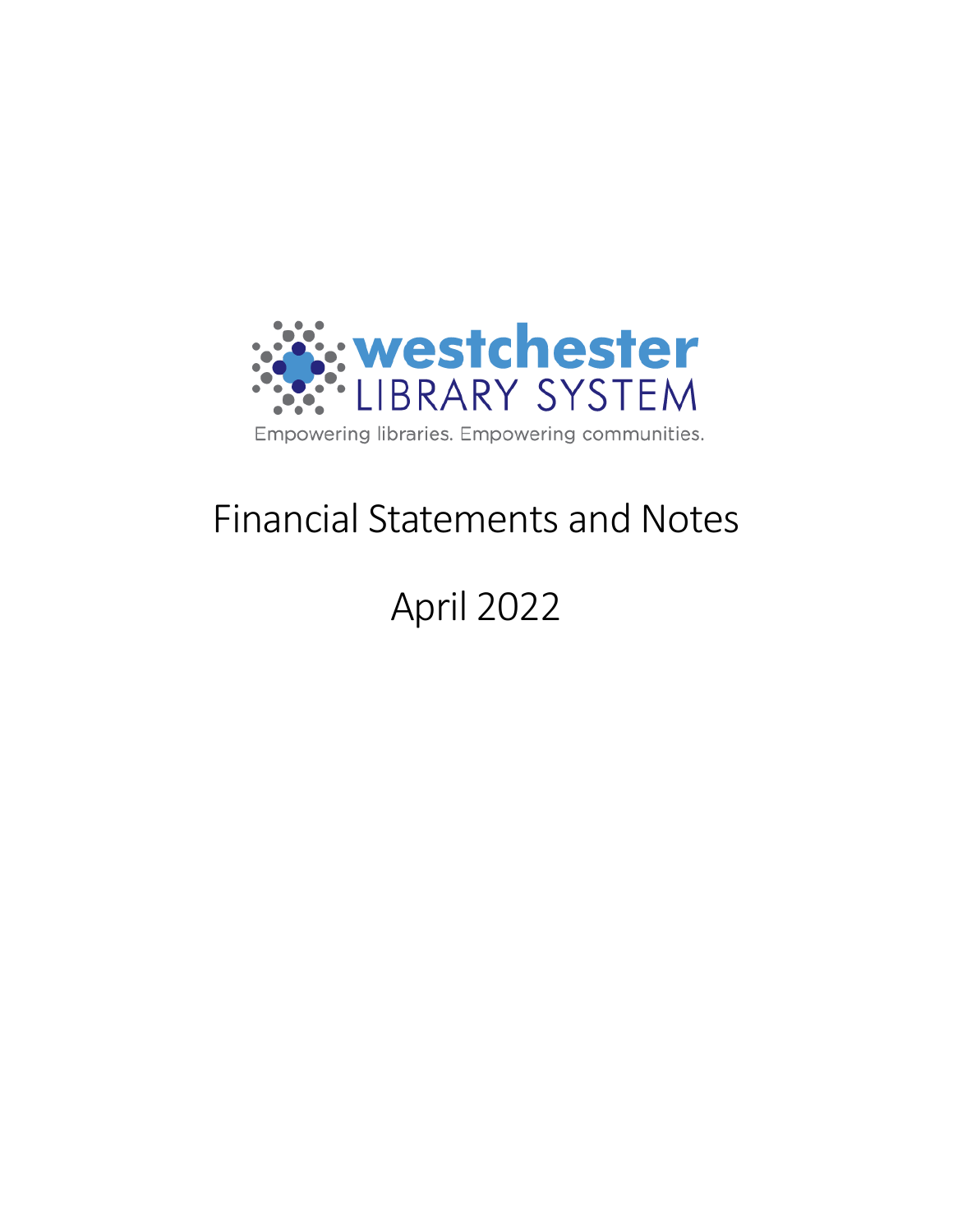#### Westchester Library System Statement of Financial Position - WLS Balance Sheet - RC - 2022 As of 4/30/2022

|                                            |                |                | Prev. Per.     | Prev. Per. % |                |  |
|--------------------------------------------|----------------|----------------|----------------|--------------|----------------|--|
|                                            | 4/30/2022      | 3/31/2022      | Change         | Change       | 12/31/2021     |  |
| Assets                                     |                |                |                |              |                |  |
| <b>Current Assets</b>                      |                |                |                |              |                |  |
| Cash & Cash Equivalents                    |                |                |                |              |                |  |
| Operating                                  | 2,761,575      | 3,215,545      | (453, 970)     | $-14.12%$    | 3,685,745      |  |
| Reserves                                   | 1,747,011      | 1,746,969      | 42             | 0.00%        | 1,747,107      |  |
| Total Cash & Cash                          | 4,508,586      | 4,962,514      | (453, 928)     | $-9.15%$     | 5,432,852      |  |
| Unconditional Promises to Give             | 1,279,016      | 973,558        | 305,458        | 31.38%       | 292,070        |  |
| <b>Accounts Receivable</b>                 | 61,684         | 112,856        | (51, 172)      | $-45.34%$    | 206,860        |  |
| <b>Prepaid Expenses</b>                    | 631,224        | 753,288        | (122,064)      | $-16.20%$    | 433,569        |  |
| <b>Security Deposits</b>                   | $\overline{0}$ | $\overline{0}$ | $\overline{0}$ | 0.00%        | $\overline{0}$ |  |
| <b>Total Current Assets</b>                | 6,480,510      | 6,802,217      | (321,707)      | $-4.73%$     | 6,365,351      |  |
| Long-term Assets                           |                |                |                |              |                |  |
| Property & Equipment                       | 376,807        | 388,028        | (11, 221)      | $-2.89%$     | 421,690        |  |
| Total Property & Equipment                 | 376,807        | 388,028        | (11, 221)      | $-2.89%$     | 421,690        |  |
| <b>Total Long-term Assets</b>              | 376,807        | 388,028        | (11, 221)      | $-2.89%$     | 421,690        |  |
| <b>Total Assets</b>                        | 6,857,317      | 7,190,245      | (332,928)      | $-4.63%$     | 6,787,041      |  |
| Liabilities                                |                |                |                |              |                |  |
| Short-term Liabilities                     |                |                |                |              |                |  |
| <b>Accounts Payable</b>                    | 455,429        | 568,953        | (113, 524)     | $-19.95%$    | 841,006        |  |
| Deferred Revenue                           | 467,934        | 663,063        | (195,129)      | $-29.43%$    | 7,200          |  |
| <b>Total Short-term Liabilities</b>        | 923,363        | 1,232,016      | (308, 654)     | $-25.05%$    | 848,206        |  |
| Long-term Liabilities                      |                |                |                |              |                |  |
| <b>Capital Lease Obligations</b>           | 0              | 0              | 0              | 0.00%        | 0              |  |
| Deferred Rent                              | 237,492        | 239,600        | (2, 108)       | $-0.88%$     | 245,925        |  |
| <b>Post-Retirement Benefits</b><br>Payable | 4,892,551      | 4,892,551      | $\overline{0}$ | 0.00%        | 4,892,551      |  |
| <b>Total Long-term Liabilities</b>         | 5,130,043      | 5,132,151      | (2, 108)       | $-0.04%$     | 5,138,476      |  |
| <b>Total Liabilities</b>                   | 6,053,405      | 6,364,167      | (310, 762)     | $-4.88%$     | 5,986,682      |  |
| <b>Net Assets</b>                          |                |                |                |              |                |  |
| <b>Working Capital</b>                     | 5,557,147      | 5,570,201      | (13,053)       | $-0.23%$     | 5,517,145      |  |
| Long-term Net Assets                       | (4,753,236)    | (4, 744, 123)  | (9, 112)       | 0.19%        | (4, 716, 786)  |  |
| <b>Total Net Assets</b>                    | 803,912        | 826,077        | (22, 166)      | $-2.68%$     | 800,359        |  |
| <b>Total Liabilities and Net Assets</b>    | 6,857,317      | 7,190,245      | (332, 928)     | $-4.63%$     | 6,787,041      |  |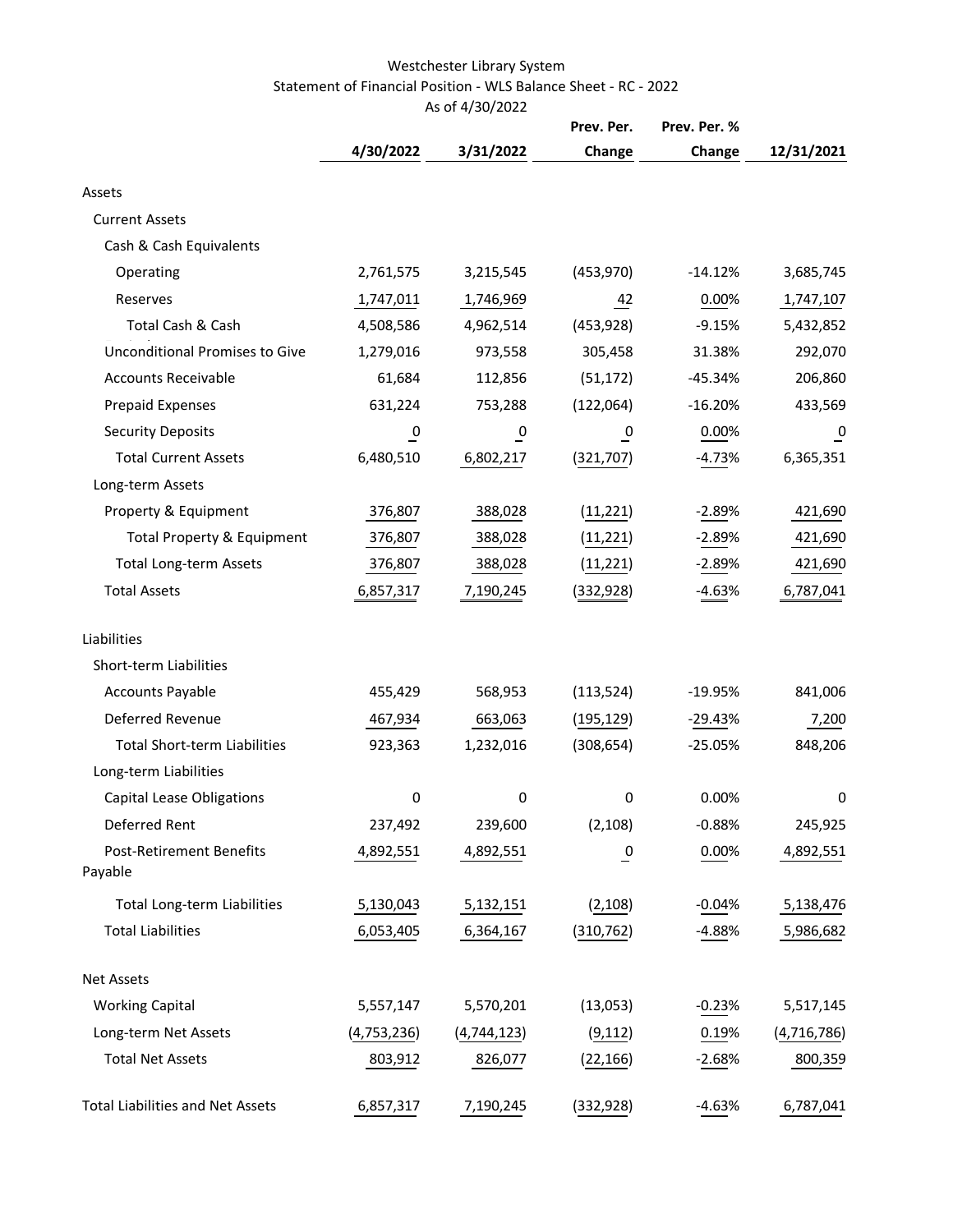#### **NOTES FOR APRIL 2022 STATEMENT OF FINANCIAL POSITION - WLS BALANCE SHEET**

WLS's cash position was lower by \$453,900 and *Accounts Receivable* decreased by \$51,200 which contributed to a \$332,900 decrease in *Total Assets*. There were also decreases in *Deferred Revenue* by \$195,100 and *Accounts Payable* by \$113,500 which drove a \$310,800 decrease in *Total Liabilities*. The overall effect was a \$22,200 (3%) decrease in WLS's *Total Net Assets*. Details of the Balance Sheet activity are discussed below.

All figures noted in this narrative are approximate to the nearest \$100 or 1%.

**Current Assets:** *This section indicates the organization's liquidity by showing what assets WLS holds in cash and what assets will be available in cash in the near future.*

*Cash & Cash Equivalents – This line shows the total cash in WLS's bank accounts, investment accounts and petty cash.* – In April WLS's cash position decreased by \$453,900. With \$104,200 in receipts, revenues received included \$94,200 from member libraries for IT fees and group purchases. Expenditures totaled \$558,100. Aside from rent, payroll and benefits, Internet, and delivery to libraries, the notable expenditures include \$41,800 to Zones to renew antivirus software licenses and \$10,200 to Dorfman, Abrams and Music for services to prepare the 2021 audit report.

#### **Short term Liabilities**: *This section* s*hows WLS's near-term obligations.*

*Deferred Revenue – Funds received which have not yet been earned.* – This figure decreased by \$195,100, the result of deferring \$26,000 in revenues from IT services and eContent group purchases for libraries on three-month billing cycles against the recognition of \$221,100 in revenues from IT services and eContent group purchases for libraries on six-month billing cycles as well as LIU Palmer School program and movie licensing revenues.

#### **Net Assets:** *This section shows WLS's net financial position.*

*Working Capital* – *WLS's Current Assets less Short-Term Liabilities* – While this figure fluctuates slightly from period-to-period, it is relatively unchanged from the start of the year and the end of the previous month.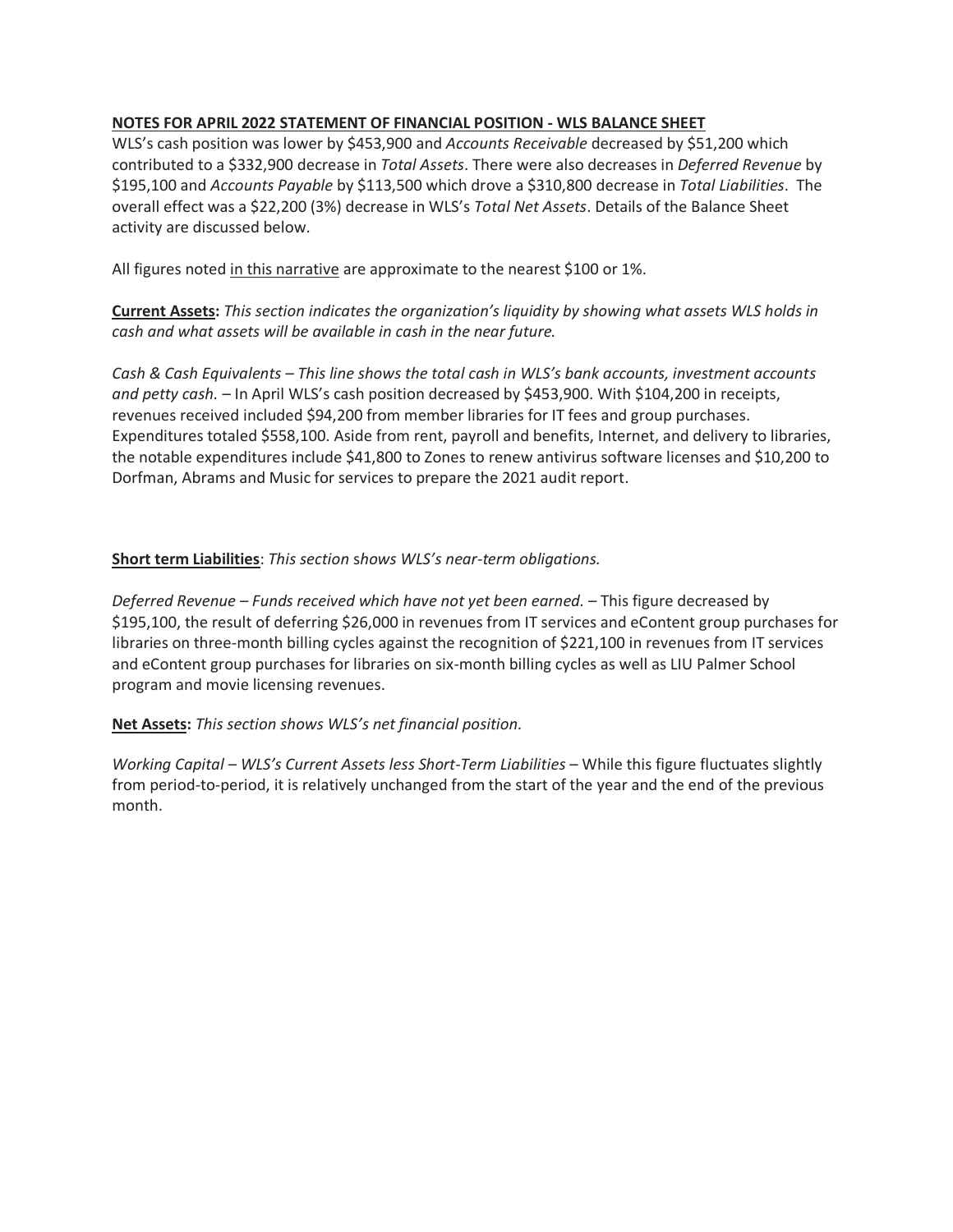#### Westchester Library System Statement of Revenues and Expenditures - Comparison to Budget with 2020 and 2021 YTD From 4/1/2022 Through 4/30/2022

|                                             | 4/30/2022      | <b>Current Period</b> | <b>Current Period</b><br><b>Budget Budget Variance</b> | 4/30/2020 YTD | 4/30/2021 YTD | 4/30/2022 YTD   |                | <b>YTD Budget</b> |
|---------------------------------------------|----------------|-----------------------|--------------------------------------------------------|---------------|---------------|-----------------|----------------|-------------------|
|                                             |                |                       |                                                        |               |               |                 |                |                   |
| Revenue                                     |                |                       |                                                        |               |               |                 |                |                   |
| <b>State Revenues without Restrictions</b>  | 188,073        | 188,750               | (677)                                                  | 775,029       | 605,233       | 752,418         | 755,000        |                   |
| <b>County Revenues without Restrictions</b> | 87,550         | 87,550                | $\Omega$                                               | 343,200       | 345,800       | 350,200         | 350,200        |                   |
| Federal Revenues without Restrictions       | 12,925         | 12,917                | 8                                                      | 55,000        | 50,000        | 51,600          | 51,667         |                   |
| Member Technology Fees                      | 234,360        | 230,292               | 4,068                                                  | 948,729       | 939,290       | 935,294         | 921,167        |                   |
| Fund Raising & Contributions                | 194            | 917                   | (722)                                                  | 6,937         | 890           | 458             | 3,667          |                   |
| Interest                                    | 172            | 333                   | (162)                                                  | 9,026         | 907           | 790             | 1,333          |                   |
| WEBS & Other                                | 1,070          | 658                   | 412                                                    | 7,530         | 3,749         | 3,095           | 2,633          |                   |
| Government Revenues with Restrictions       | 17,740         | 19,158                | (1, 418)                                               | 71,408        | 91,521        | 70,980          | 76,633         |                   |
| <b>Other Revenues with Restrictions</b>     | 5,783          | 13,208                | (7, 425)                                               | 7,917         | 168,091       | 269,681         | 52,833         |                   |
| <b>Total Revenue</b>                        | 547,867        | 553,783               | (5, 917)                                               | 2,224,776     | 2,205,481     | 2,434,515       | 2,215,133      |                   |
| Expenditures                                |                |                       |                                                        |               |               |                 |                |                   |
| Salaries                                    | 190,169        | 206,760               | 16,591                                                 | 769,717       | 747,943       | 762,427         | 827,038        |                   |
| <b>Fringe Benefits</b>                      | 99,925         | 111,648               | 11,723                                                 | 389,782       | 363,670       | 404,617         | 446,596        |                   |
| <b>Professional Fees</b>                    | 1,351          | 4,138                 | 2,787                                                  | 18,764        | 13,665        | 4,947           | 16,550         |                   |
| Equipment                                   | 12,015         | 11,500                | (515)                                                  | 135,359       | 153,558       | 46,825          | 46,000         |                   |
| Library Materials                           | 57,800         | 57,621                | (180)                                                  | 287,161       | 252,711       | 243,903         | 230,483        |                   |
| <b>Rent and Utilities</b>                   | 27,552         | 30,100                | 2,548                                                  | 111,809       | 111,857       | 110,209         | 120,400        |                   |
| <b>Repairs and Maintenance</b>              | 31,510         | 42,625                | 11,115                                                 | 135,746       | 149,552       | 150,735         | 170,500        |                   |
| <b>Supplies</b>                             | 6,035          | 3,488                 | (2, 548)                                               | 9,277         | 21,594        | 9,216           | 13,950         |                   |
| Telephone and Internet                      | 33,370         | 36,500                | 3,130                                                  | 114,632       | 124,197       | 128,225         | 146,000        |                   |
| <b>Printing and Postage</b>                 | 12,888         | 4,958                 | (7,930)                                                | 8,384         | 23,822        | 24,058          | 19,833         |                   |
| <b>Bibliographic Fees</b>                   | 6,605          | 6,708                 | 104                                                    | 24,428        | 26,880        | 26,366          | 26,833         |                   |
| <b>Professional Development</b>             | 630            | 7,718                 | 7,088                                                  | 31,911        | 3,074         | 24,015          | 30,870         |                   |
| Travel                                      | 1,515          | 2,870                 | 1,355                                                  | 8,502         | 123           | 2,329           | 11,480         |                   |
| Memberships                                 | 2,797          | 1,808                 | (989)                                                  | 1,265         | 9,317         | 10,913          | 7,233          |                   |
| <b>Contractual Services</b>                 | 23,659         | 29,733                | 6,075                                                  | 33,916        | 96,119        | 181,691         | 118,933        |                   |
| <b>Delivery Service</b>                     | 48,844         | 35,750                | (13,094)                                               | 87,428        | 144,466       | 162,544         | 143,000        |                   |
| <b>Special Events</b>                       | $\mathbf 0$    | 833                   | 833                                                    | 1,018         |               | 0               | 3,333          |                   |
| Insurance                                   | 1,704          | 2,667                 | 963                                                    | 9,008         | 12,401        | 15,614          | 10,667         |                   |
| Miscellaneous                               | 442            | 2,017                 | 1,575                                                  | 3,502         | 1,391         | 1,859           | 8,067          |                   |
| <b>Total Expenditures</b>                   | 558,812        | 599,442               | 40,630                                                 | 2,181,608     | 2,256,339     | 2,310,494       | 2,397,767      |                   |
| Net Revenue Before Depreciation             | (10, 945)      | (45, 658)             | 34,713                                                 | 43,168        | (50, 859)     | 124,021         | (182, 634)     |                   |
| Non-Cash Activity                           |                |                       |                                                        |               |               |                 |                |                   |
| Depreciation                                | 11,221         | 12,021                | 800                                                    | 74,966        | 63,252        | 44,883          | 48,083         |                   |
| Unrealized Gain/Loss on Investments         | $\overline{0}$ | $\overline{0}$        |                                                        | (6, 571)      | (21)          | $\frac{349}{2}$ | $\overline{0}$ |                   |
| <b>Total Non-Cash Activity</b>              | 11,221         | 12,021                | 800                                                    | 68,394        | 63,231        | 45,232          | 48,083         |                   |
| Net Revenue                                 | (22, 166)      | (57, 679)             | 35,513                                                 | (25, 226)     | (114,090)     | 78,789          | (230, 717)     |                   |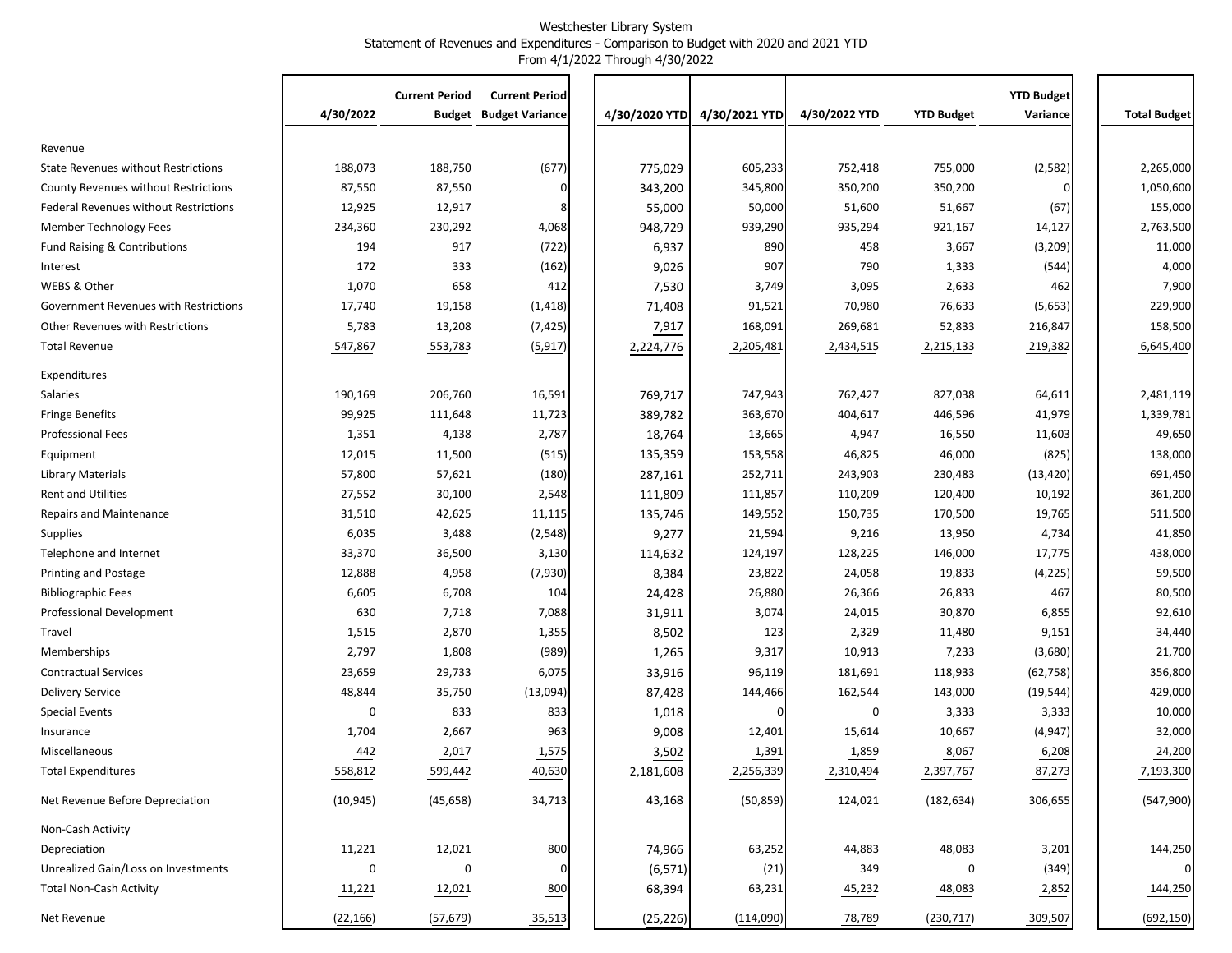#### **NOTES FOR APRIL 2022 (INCOME STATEMENT) STATEMENT OF REVENUE AND EXPENDITURES – COMPARISON TO BUDGET WITH 2020 AND 2021 YTD**

While expenditures outpaced revenues in April by 2% (\$11,000), there is a positive variance of 5% (\$124,000) for the YTD. There are noteworthy positive and negative variances discussed below. All figures in this narrative are approximated to the nearest \$100 or 1%.

#### **Revenues:**

Total revenue was \$5,900 under budget for April but \$219,400 above budget for the year-to-date (YTD). While most revenue lines are essentially within budget, the significant variance was primarily driven by *Other Revenues with Restrictions* and is discussed in greater details below.

*Other Revenues with Restrictions* was under budget by \$7,400 for April, but \$216,800 above budget for the YTD and has exceeded its target for the year. This highlights that while revenues for grants and fundraising are budgeted evenly across the year, the actual amounts raised monthly will fluctuate. The significant above budget variance for the year to date was primarily due to the March recording of a \$250,000 grant from the Eric & Wendy Schmidt Fund for Strategic Innovation in the *Restricted Contributions* line.

#### **Expenses:**

Total spending in April was \$11,000 more than revenues but was \$40,600 less than the monthly budget. Spending for the YTD is \$124,000 less than revenues and \$87,300 less than budgeted. Significant variances are discussed below.

*Delivery* – This line was over budget which, while anticipated, was driven by two key factors. The overages because there are 5 billing cycles for the delivery system in April which are compounded by the surcharges due to the ongoing increased fuel costs.

*Printing and Postage* – This line was overspent by \$7,900 in April and was primarily driven by the printing of materials to support outreach programs. The printings were funded by grants from previous years.

*Supplies* – This line was overspent by \$2,500 in April and was primarily driven by two large purchases. The first was \$2,300 purchase of network cables for use in member libraries; the other was an \$1,800 purchase of supplies to support ongoing digital inclusion programs. The line is underspent by \$4,700 for the YTD.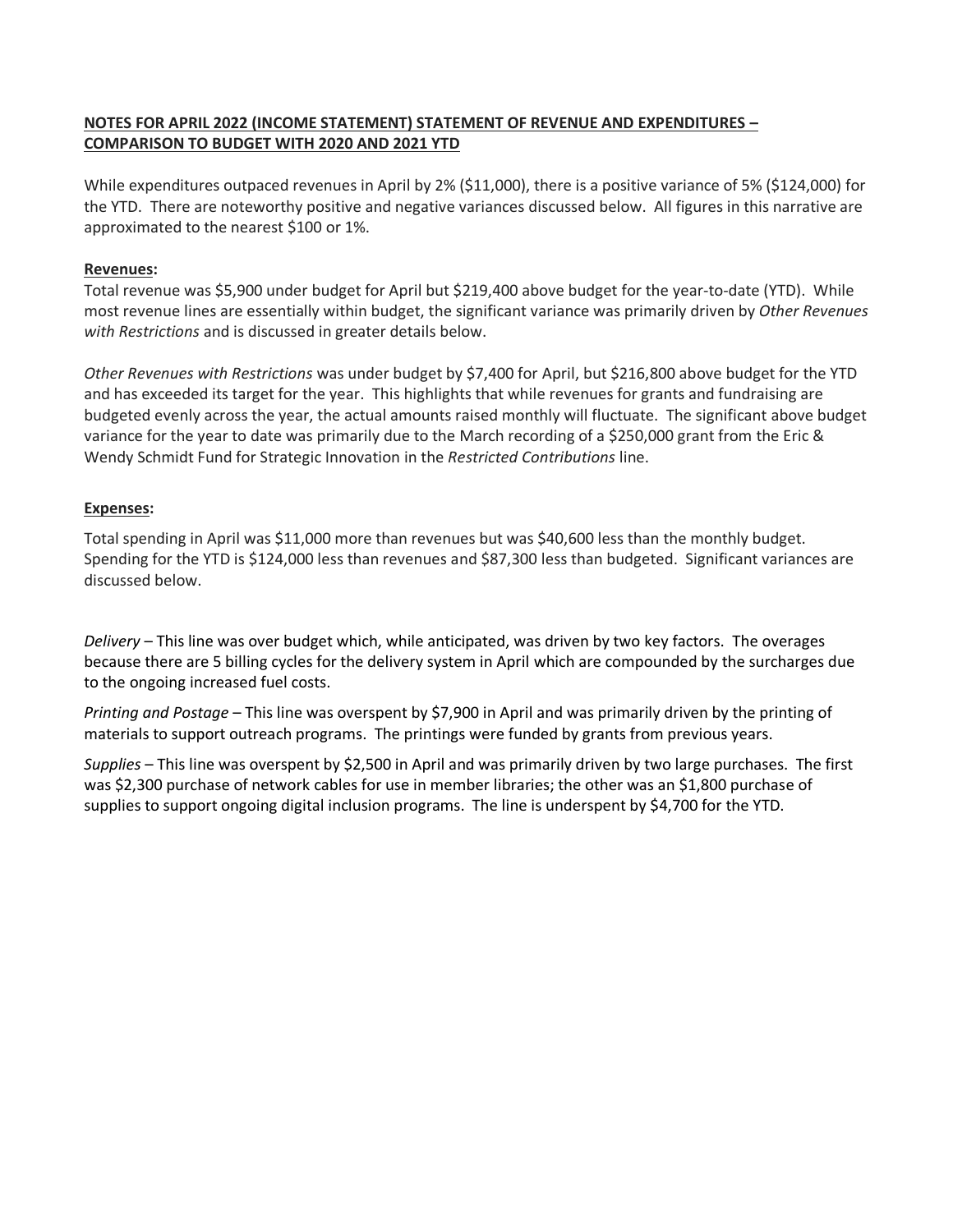#### **NOTES FOR 2022 CAPITAL EXPENDITURES (APRIL 2022 YTD)**

Total capital expenses for the period of January thru April 2022 total \$75,237

All of the expenses illustrated below are related to the Server Replacement project approved for a total of \$153,000. The project is still in progress and to date has incurred a total cost of \$140,876, including prepaid expenses.

It is important to note that the illustration below is for expenses approved and incurred as part of the capital budget. However, prepaid expenses, while paid are yet to be incurred and therefore do not appear on this Statement of Capital Expenditures. From the current Server Replacement project there was an additional \$65,639 in maintenance expenses that were recorded as prepaid expenses on the Balance Sheet. Those expenses will be recognized against the operating budget over the next three years as the expenses are incurred.

### Statement of Capital Expenditures – Jan thru Apr 2022

|                                | 4/30/2022 YTD | <b>YTD Budget</b> | <b>YTD Budget</b><br>Variance | $\blacksquare$ | <b>Total Budget</b> |
|--------------------------------|---------------|-------------------|-------------------------------|----------------|---------------------|
| Expenditures                   |               |                   |                               |                |                     |
| Equipment                      | 49.990        | 114,667           | 64,677                        |                | 654,000             |
| <b>Repairs and Maintenance</b> | 25,247        | <u>0</u>          | (25, 247)                     | -              | <u>0</u>            |
| <b>Total Expenditures</b>      | 75,237        | 114,667           | 39,430                        | -              | 654,000             |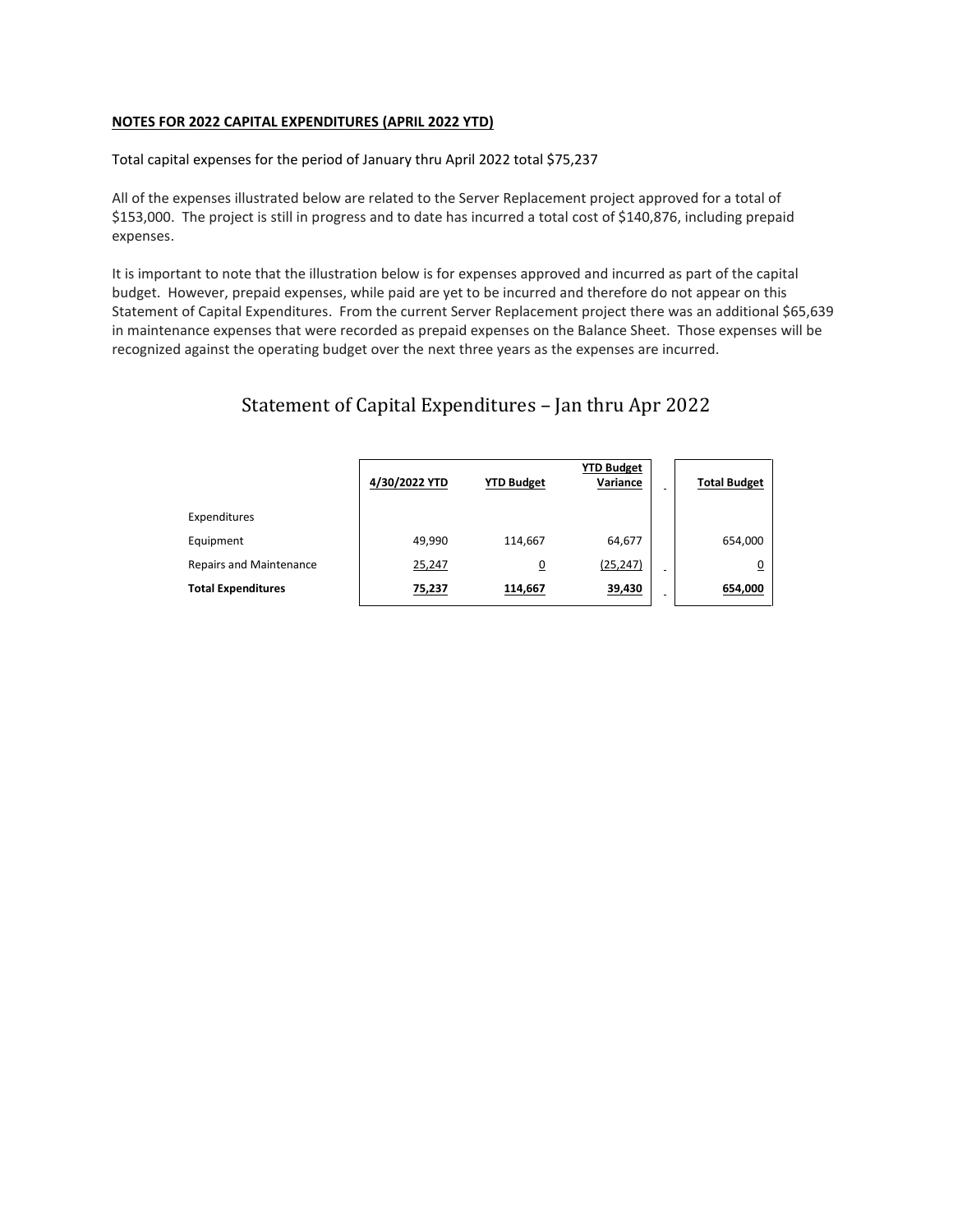

**For Period** 1/1/2022 thru 3/31/2022

## **Quarterly Investment Account Report**

#### **Summary**

| <b>Assets</b>            | Value |           |  |  |  |
|--------------------------|-------|-----------|--|--|--|
| <b>I</b> Cash            |       | 637       |  |  |  |
| U.S. Treasury Securities |       | 1,037,007 |  |  |  |
| <b>Total Value</b>       |       | 1,037,644 |  |  |  |

### **Cash Detail**

| <b>Activity</b>                          |          |    |            |  |  |  |  |  |
|------------------------------------------|----------|----|------------|--|--|--|--|--|
| <b>Activity</b><br>Date<br><b>Amount</b> |          |    |            |  |  |  |  |  |
| <b>Opening Balance</b>                   | 1/1/2022 | Ś  | 118        |  |  |  |  |  |
| Sale of Treasury Bills                   |          | \$ | 512,898    |  |  |  |  |  |
| Interest                                 |          | \$ | 102        |  |  |  |  |  |
| <b>Purchase of Treasury Bills</b>        |          | \$ | (512, 471) |  |  |  |  |  |
| Fees                                     |          | \$ | (10)       |  |  |  |  |  |
| <b>End Balance</b>                       |          | Ś  | 637        |  |  |  |  |  |

## **U.S. Treasury Securities Detail**

| <b>Current Holdings</b> |                      |  |                          |  |                      |  |                         |  |  |
|-------------------------|----------------------|--|--------------------------|--|----------------------|--|-------------------------|--|--|
| <b>Purchase Date</b>    | <b>Maturity Date</b> |  | <b>Value at Maturity</b> |  | <b>Current Value</b> |  | <b>Orig. Cost Basis</b> |  |  |
| 11/4/2021               | 5/19/2022            |  | 525,000                  |  | 524.827 \$           |  | 524,918                 |  |  |
| 2/24/2022               | 8/25/2022            |  | 514,000                  |  | $512,180$ \$         |  | 512,471                 |  |  |
| Total                   |                      |  | 1,039,000                |  | 1,037,007            |  | 1,037,389               |  |  |

| <b>Activity during period</b>  |           |  |         |  |             |  |         |  |  |
|--------------------------------|-----------|--|---------|--|-------------|--|---------|--|--|
| <b>Activity Type</b>           | Date      |  | Amount  |  | Gain/(Loss) |  | Total   |  |  |
| Sold Treasury Bills            | 2/24/2022 |  | 512,898 |  | 102         |  | 513,000 |  |  |
| <b>Purchase Treasury Bills</b> | 2/24/2022 |  | 512,471 |  |             |  | 512,471 |  |  |
| Fees                           | 2/28/2022 |  | (10)    |  | (10)        |  | (10)    |  |  |